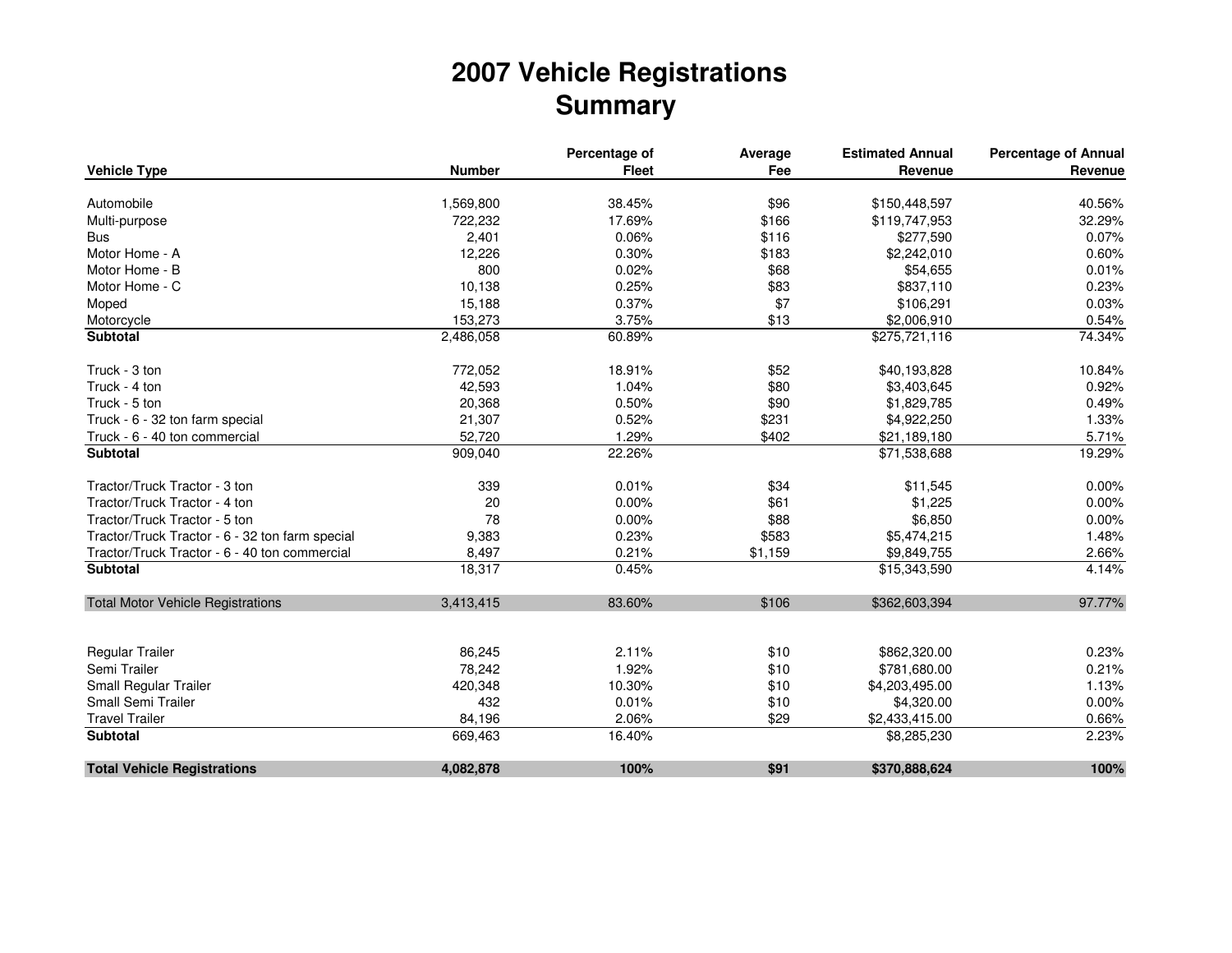## **2007 Vehicle Registrations By County**

|                    |            |                 |                  | Motor           | Motor          | Motor           |                     |               |                                      |                  | Small Regular | Small Semi       |                      |                       |        |                    |
|--------------------|------------|-----------------|------------------|-----------------|----------------|-----------------|---------------------|---------------|--------------------------------------|------------------|---------------|------------------|----------------------|-----------------------|--------|--------------------|
| County             | Automobile | <b>Bus</b>      | Moped            | Home - A        | Home - B       |                 | Home - C Motorcycle | Multi-purpose | Regular Trailer Semi Trailer Trailer |                  |               | <b>Trailer</b>   | <b>Truck Tractor</b> | <b>Travel Trailer</b> | Truck  | <b>Grand Total</b> |
| Adair              | 4,247      | 5 <sub>5</sub>  | 41               | 42              | $\overline{4}$ | 34              | 360                 | 1,728         | 439                                  | 650              | 1,184         | 3                | 137                  | 324                   | 4,179  | 13,377             |
| Adams              | 2,286      | 5               | 42               | 25              | $\overline{4}$ | 29              | 299                 | 989           | 362                                  | $\overline{277}$ | 683           | 1 <sup>1</sup>   | 87                   | $\overline{212}$      | 2,444  | 7,745              |
| Allamakee          | 7,605      | 8               | 94               | 53              | 5              | 54              | 814                 | 3,739         | 520                                  | 665              | 3,043         | $2 \overline{ }$ | 66                   | 465                   | 6,238  | 23,371             |
| Appanoose          | 7,159      | 14              | 49               | 78              | 3              | 57              | 659                 | 2,850         | 669                                  | 405              | 2,353         | 1 <sup>1</sup>   | 70                   | 522                   | 5,891  | 20,780             |
| Audubon            | 3,498      | 5               | 22               | 24              | $\overline{c}$ | 17              | 320                 | 1,447         | 315                                  | 569              | 1,018         | 2 <sub>l</sub>   | 151                  | 268                   | 3,039  | 10,697             |
| Benton             | 14,836     | 22              | 127              | 138             | 9              | 126             | 1,577               | 6,039         | 1,028                                | 1,024            | 5,271         | $\mathbf{1}$     | 248                  | 1,055                 | 10,404 | 41,905             |
| <b>Black Hawk</b>  | 64,862     | 93              | 480              | 452             | 33             | 384             | 5,432               | 28,221        | 2,279                                | 1,348            | 16,556        | 5 <sup>1</sup>   | 325                  | 2,880                 | 28,608 | 151,958            |
| Boone              | 14,229     | 27              | 161              | 167             | 8              | 127             | 1,489               | 6,368         | 1,078                                | 535              | 5,138         | $\overline{7}$   | 155                  | 1,000                 | 9,406  | 39,895             |
| <b>Bremer</b>      | 12,448     | $\overline{4}$  | 230              | 104             | 10             | 74              | 1,394               | 5,837         | 757                                  | 673              | 5,084         | 1                | 164                  | 948                   | 8,381  | 36,109             |
| <b>Buchanan</b>    | 10,935     | 11              | 112              | 107             | $\overline{7}$ | 88              | 1,080               | 4,306         | 771                                  | 746              | 4,234         | $2 \overline{ }$ | 209                  | 892                   | 7,731  | 31,231             |
| <b>Buena Vista</b> | 9,686      | 22              | 102              | 53              | 6              | 50              | 853                 | 4,984         | 622                                  | 769              | 3,179         | $\mathbf{1}$     | 192                  | 535                   | 6,525  | 27,579             |
| <b>Butler</b>      | 8,309      | 8               | 117              | $\overline{73}$ | 10             | 76              | 1,037               | 3,847         | 654                                  | 578              | 3,801         | 2 <sub>l</sub>   | 185                  | 763                   | 6,573  | 26,033             |
| Calhoun            | 6,054      | 5               | 110              | 55              | 3              | 45              | 720                 | 2,308         | 381                                  | 764              | 2,120         | 3                | 279                  | 445                   | 4,488  | 17,780             |
| Carroll            | 10,733     | 19              | 193              | 63              | $\mathbf{1}$   | 52              | 882                 | 5,346         | 653                                  | 1,636            | 2,874         | 3                | 326                  | 700                   | 8,028  | 31,509             |
| Cass               | 7,587      | 15              | 120              | 66              | 3              | 40              | 849                 | 3,472         | 560                                  | 854              | 2,133         | 9 <sup>1</sup>   | 164                  | 569                   | 6,313  | 22,754             |
| Cedar              | 10,245     | 31              | 101              | 100             | $\overline{4}$ | 86              | 1,129               | 4,264         | 744                                  | 952              | 3,644         | $\vert$ 1        | 179                  | 668                   | 7,490  | 29,638             |
| Cerro Gordo        | 24,177     | 27              | $\overline{371}$ | 214             | 11             | 174             | 2,546               | 11,503        | 1,324                                | 978              | 6,980         | $\overline{4}$   | 277                  | 1,405                 | 12,372 | 62,363             |
| Cherokee           | 6,918      | $\overline{4}$  | 168              | 60              | 5              | 47              | 805                 | 2,922         | 635                                  | 755              | 2,282         | 5 <sup>1</sup>   | 153                  | 499                   | 5,188  | 20,446             |
| Chickasaw          | 7,517      | $\overline{7}$  | 85               | 56              | 5              | 56              | 829                 | 3,189         | 643                                  | 1,266            | 2,980         | $\vert$ 1        | 184                  | 539                   | 5,527  | 22,884             |
| Clarke             | 5,036      | $5\phantom{.0}$ | 16               | 28              | 3              | 40              | 444                 | 2,029         | 381                                  | 482              | 1,370         | 6                | 55                   | 347                   | 4,024  | 14,266             |
| Clay               | 9,211      | 11              | 110              | 92              | 12             | $\overline{73}$ | 1,123               | 4,753         | 595                                  | 852              | 3,679         | 5 <sup>1</sup>   | 247                  | 638                   | 6,438  | 27,839             |
| Clayton            | 9,916      | 14              | 132              | 64              | 6              | 49              | 1,198               | 4,216         | 692                                  | 1,107            | 3,927         | 8                | 132                  | 616                   | 7,964  | 30,041             |
| Clinton            | 26,156     | 35              | 226              | 235             | 19             | 196             | 2,840               | 11,012        | 1,221                                | 1,353            | 8,274         | 8                | 268                  | 1,487                 | 15,368 | 68,698             |
| Crawford           | 8,559      | 15              | 143              | 62              | $\overline{c}$ | 63              | 848                 | 4,154         | 639                                  | 912              | 2,384         | 8                | 209                  | 617                   | 6,931  | 25,546             |
| <b>Dallas</b>      | 28,057     | 36              | 192              | 234             | 16             | 196             | 2,448               | 16,318        | 1,446                                | $\overline{703}$ | 6,760         | 13               | 218                  | 1,257                 | 13,595 | 71,489             |
| <b>Davis</b>       | 3,962      | 8               | 40               | 41              | $\mathbf{1}$   | 28              | 360                 | 1,743         | 475                                  | 499              | 1,445         | $\overline{c}$   | 55                   | 337                   | 4,060  | 13,056             |
| Decatur            | 3,912      | 10              | 29               | 31              | $\overline{4}$ | $\overline{25}$ | 386                 | 1,642         | 288                                  | 589              | 1,210         | 8                | 61                   | 299                   | 3,656  | 12,150             |
| Delaware           | 10,142     | $\mathbf{1}$    | 117              | 97              | $\overline{4}$ | 56              | 1,070               | 4,102         | 799                                  | 823              | 3,232         | $6 \overline{6}$ | 111                  | 619                   | 7,492  | 28,671             |
| Des Moines         | 21,183     | 35              | 135              | 177             | 11             | 150             | 2,443               | 9,557         | 948                                  | 851              | 7,247         | 3                | 159                  | 876                   | 12,875 | 56,650             |
| Dickinson          | 9,328      | $\overline{12}$ | 175              | 118             | $\overline{7}$ | 76              | 1,142               | 5,670         | 882                                  | 433              | 5,568         | 5 <sup>1</sup>   | 150                  | 587                   | 6,157  | 30,310             |
| Dubuque            | 47,269     | 32              | 301              | 302             | 19             | 220             | 4,080               | 21,457        | 2,734                                | 1,074            | 10,060        | 37               | 212                  | 2,146                 | 21,989 | 111,932            |
| Emmet              | 5,445      | 19              | 119              | 55              | $\mathbf{1}$   | 35              | 763                 | 2,663         | 476                                  | 572              | 2,275         | 8                | 158                  | 404                   | 4,163  | 17,156             |
| Fayette            | 11,129     | 14              | 129              | 93              | $\overline{7}$ | 95              | 1,110               | 4,920         | 720                                  | 1,009            | 3,784         | $\overline{2}$   | 196                  | 839                   | 7,965  | 32,012             |
| Floyd              | 9,096      | 13              | 134              | 90              | $\overline{4}$ | 76              | 1,180               | 3,967         | 916                                  | 414              | 3,391         | 1                | 190                  | 740                   | 6,137  | 26,349             |
| Franklin           | 5,510      | $\overline{4}$  | $\overline{93}$  | 42              | 3              | 49              | 646                 | 2,672         | 592                                  | 491              | 2,005         | $\overline{2}$   | 190                  | 459                   | 4,573  | 17,331             |
| Fremont            | 4,337      | 6               | 18               | 40              |                | $\overline{21}$ | 472                 | 1,848         | 514                                  | 316              | 1,575         |                  | 147                  | 270                   | 3,983  | 13,547             |
| Greene             | 5,578      | 13              | 120              | 84              | 3              | 47              | 634                 | 2,272         | 456                                  | 655              | 1,832         | 3                | 253                  | 424                   | 4,375  | 16,749             |
| Grundy             | 6,733      | 37              | 141              | 48              | 5              | 53              | 724                 | 3,189         | 653                                  | 631              | 2,601         | 1                | 272                  | 538                   | 5,130  | 20,756             |
| Guthrie            | 6,270      | 10              | 57               | 106             | $\overline{4}$ | 67              | 719                 | 2,983         | 637                                  | 564              | 2,708         | $\vert$ 1        | 138                  | 597                   | 5,236  | 20,097             |
| Hamilton           | 8,595      | $\overline{7}$  | 142              | 85              | 3              | 77              | 881                 | 3,985         | 601                                  | 871              | 3,177         | $2 \overline{ }$ | 260                  | 675                   | 6,193  | 25,554             |
| Hancock            | 6,739      | 11              | 193              | 83              | $\overline{2}$ | 54              | 941                 | 2,879         | 457                                  | 630              | 2,564         |                  | 205                  | 497                   | 4,782  | 20,037             |
| <b>Hardin</b>      | 9,430      | 19              | 183              | 88              | $\overline{4}$ | 84              | 1,044               | 4,368         | 611                                  | 956              | 3,294         | 13               | 274                  | 713                   | 7,309  | 28,390             |
| Harrison           | 8,863      | 6               | $\overline{82}$  | 99              | 5              | 82              | 935                 | 3,621         | 589                                  | 594              | 3,096         |                  | 118                  | $\overline{718}$      | 7,233  | 26,041             |
| Henry              | 9,892      | 22              | 124              | 82              | 3              | 79              | 1,148               | 4,509         | 582                                  | 685              | 3,109         | $\vert$ 1        | 80                   | 583                   | 7,457  | 28,356             |
| Howard             | 5,614      | $\mathbf{1}$    | 84               | 52              | $\overline{2}$ | 39              | 637                 | 2,623         | 509                                  | 570              | 1,929         | 3                | 151                  | 453                   | 4,301  | 16,968             |
| Humboldt           | 5,363      | 3               | 110              | 36              | $\mathbf{1}$   | 59              | 924                 | 2,537         | 420                                  | 604              | 2,211         | 2 <sub>l</sub>   | 163                  | 359                   | 4,171  | 16,963             |
| Ida                | 4,076      | $\overline{4}$  | 76               | 18              | $\overline{1}$ | 26              | 470                 | 1,865         | 339                                  | 638              | 1,463         | $\vert$ 1        | 149                  | 301                   | 3,467  | 12,894             |
| lowa               | 9,115      | 38              | 139              | 85              | 6              | 71              | 924                 | 3.944         | 670                                  | 854              | 3,007         | 5 <sup>1</sup>   | 159                  | 612                   | 7,281  | 26,910             |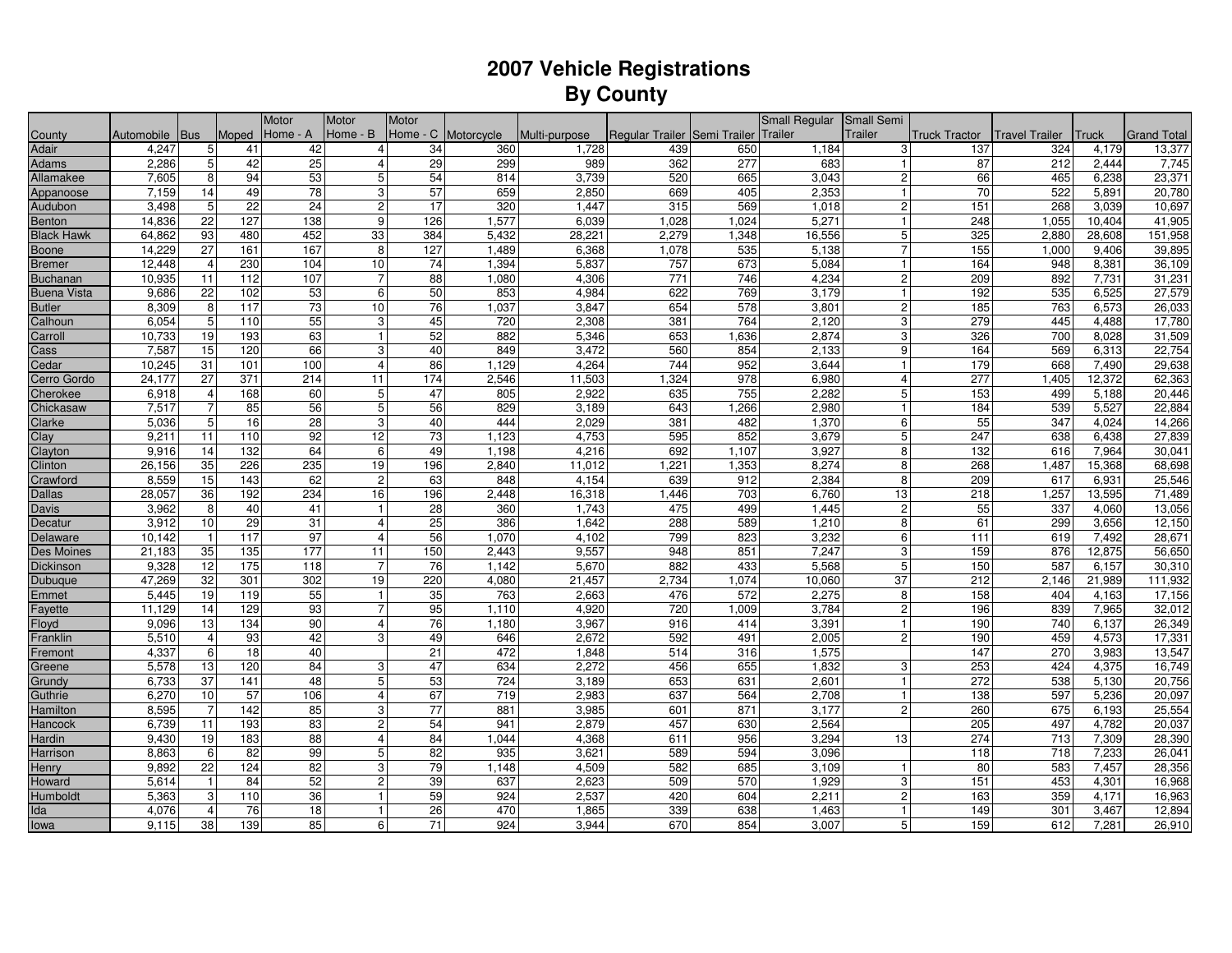## **2007 Vehicle Registrations By County**

|                  |            |                 |       | Motor           | Motor          | Motor           |                     |               |                                      |       | Small Regular | Small Semi              |                      |                       |        |                    |
|------------------|------------|-----------------|-------|-----------------|----------------|-----------------|---------------------|---------------|--------------------------------------|-------|---------------|-------------------------|----------------------|-----------------------|--------|--------------------|
| County           | Automobile | Bus             | Moped | Home - A        | Home - B       |                 | Home - C Motorcycle | Multi-purpose | Regular Trailer Semi Trailer Trailer |       |               | Trailer                 | <b>Truck Tractor</b> | <b>Travel Trailer</b> | Truck  | <b>Grand Total</b> |
| Jackson          | 11,376     | 8               | 76    | 91              | 6              | 74              | 1,208               | 4,586         | 792                                  | 988   | 3,848         | 5 <sub>l</sub>          | 91                   | 736                   | 8,172  | 32,057             |
| Jasper           | 19,360     | 15              | 219   | 182             | 8              | 155             | 2,387               | 8,626         | 1,088                                | 1,396 | 5,777         | $6 \overline{6}$        | 271                  | 1,507                 | 12,452 | 53,449             |
| Jefferson        | 8,746      | 17              | 104   | 76              | 12             | 56              | 848                 | 3,863         | 455                                  | 439   | 2,293         | 5 <sup>1</sup>          | 77                   | 453                   | 5,132  | 22,576             |
| Johnson          | 57,818     | 96              | 549   | 292             | 24             | 237             | 4,658               | 24,670        | 1,839                                | 1,301 | 9,447         | $\overline{7}$          | 211                  | 1,397                 | 19,854 | 122,400            |
| Jones            | 10,882     | 14              | 142   | 92              | 6              | 89              | 1,138               | 4,554         | 777                                  | 724   | 3,774         | 1                       | 89                   | 677                   | 7,608  | 30,567             |
| Keokuk           | 5,952      | 16              | 58    | 56              | 3              | 50              | 660                 | 2,444         | 366                                  | 770   | 1,862         | $\overline{7}$          | 195                  | 524                   | 5,286  | 18,249             |
| Kossuth          | 8,988      | 36              | 186   | 77              | $\overline{4}$ | 53              | 1,188               | 4,163         | 689                                  | 1,117 | 3,642         | $\overline{2}$          | 437                  | 689                   | 7,074  | 28,345             |
| Lee              | 19,255     | 24              | 115   | 175             | $\overline{7}$ | 117             | 2,116               | 8,013         | 1,117                                | 868   | 5,841         | 3                       | 108                  | 786                   | 13,538 | 52,083             |
| Linn             | 111,157    | 106             | 540   | 800             | 49             | 601             | 8,918               | 49,743        | 3,878                                | 1,894 | 22,092        | 14                      | 449                  | 3,990                 | 45,353 | 249,584            |
| Louisa           | 5,953      | 10              | 44    | 54              | $\mathbf{1}$   | 60              | 696                 | 2,893         | 400                                  | 430   | 2,830         | 3                       | 136                  | 437                   | 5,172  | 19,119             |
| ucas             | 4,780      | $\overline{5}$  | 73    | 34              | $\overline{4}$ | 60              | 606                 | 1,983         | 408                                  | 386   | 1,722         | $\vert$                 | 43                   | 476                   | 4,207  | 14,788             |
| Lyon             | 6,627      | 9               | 205   | 34              | $\overline{c}$ | 39              | 855                 | 3,113         | 443                                  | 851   | 2,051         | 3                       | 102                  | 611                   | 4,881  | 19,826             |
| Madison          | 7,638      | 8               | 43    | 82              | $\overline{4}$ | 58              | 850                 | 3,818         | 1,012                                | 502   | 2,786         | 8                       | 109                  | 669                   | 6,984  | 24,571             |
| Mahaska          | 11,250     | 33              | 161   | 116             | $\overline{4}$ | 93              | 1,262               | 5,263         | 769                                  | 985   | 3,734         | 3                       | 198                  | 982                   | 8,721  | 33,574             |
| Marion           | 16,727     | 36              | 246   | 141             | 8              | 140             | 1.746               | 7,985         | 1,326                                | 956   | 5,050         | $\vert$ 1               | 175                  | 1,271                 | 11,329 | 47,137             |
| Marshall         | 20,368     | 45              | 157   | 170             | 8              | 144             | 1,868               | 9,521         | 1,078                                | 796   | 5,538         | $2 \overline{ }$        | 292                  | 1,131                 | 12,035 | 53,153             |
| <b>Mills</b>     | 7,889      | 11              | 44    | 56              | 3              | $\overline{70}$ | 976                 | 3,793         | 495                                  | 418   | 2,518         | 5 <sup>1</sup>          | 106                  | 545                   | 6,089  | 23,018             |
| Mitchell         | 6,172      | 13              | 122   | 69              | $\overline{7}$ | 55              | 720                 | 2,543         | 579                                  | 460   | 2,231         | 6                       | 120                  | 527                   | 4,619  | 18,243             |
| Monona           | 5,438      | $\overline{7}$  | 60    | 53              | $\overline{c}$ | 33              | 576                 | 2,037         | 336                                  | 461   | 1,856         | 4                       | 115                  | 420                   | 4,696  | 16,094             |
| Monroe           | 4,209      | $\overline{4}$  | 73    | 43              |                | 41              | 388                 | 1,757         | 300                                  | 434   | 1,508         | $\overline{4}$          | 61                   | 339                   | 3,465  | 12,626             |
| Montgomery       | 5,672      | 10              | 58    | 59              | 3              | 59              | 541                 | 2,635         | 439                                  | 465   | 1,752         | $2 \overline{ }$        | 134                  | 416                   | 4,753  | 16,998             |
| <b>Muscatine</b> | 21,863     | 42              | 206   | 249             | 20             | 197             | 2,778               | 10,670        | 926                                  | 754   | 6,826         | 4                       | $\overline{218}$     | 1,121                 | 13,192 | 59,066             |
| Obrien           | 7,734      | 10              | 261   | 57              | $\overline{7}$ | 45              | 1,037               | 3,854         | 521                                  | 720   | 2,737         |                         | 158                  | 793                   | 5,585  | 23,519             |
| Osceola          | 3,788      | $\overline{4}$  | 128   | $\overline{26}$ | $\sqrt{2}$     | 18              | 559                 | 1,751         | 255                                  | 565   | 1,259         | 3                       | 134                  | 299                   | 3,063  | 11,854             |
| Page             | 7,842      | 13              | 69    | 61              | 5              | 56              | 795                 | 3,567         | 820                                  | 286   | 2,369         |                         | 85                   | 566                   | 6,352  | 22,886             |
| Palo Alto        | 4,980      | 3               | 134   | 30              | $\sqrt{2}$     | 48              | 599                 | 2,389         | 380                                  | 409   | 2,073         | 3                       | 165                  | 311                   | 3,915  | 15,441             |
| Plymouth         | 13,740     | 13              | 191   | 112             | $\overline{4}$ | $\overline{71}$ | 1,634               | 6,269         | 1,225                                | 1,694 | 4,734         | $\vert$                 | 260                  | 921                   | 9,527  | 40,396             |
| Pocahontas       | 4,554      | $\mathbf{1}$    | 102   | 33              | $\overline{4}$ | 39              | 628                 | 1,921         | 482                                  | 340   | 1,702         | $\vert$ 1               | 171                  | 324                   | 3,495  | 13,797             |
| Polk             | 216,792    | 332             | 1,017 | 1,181           | 86             | 928             | 15,787              | 106,596       | 6,357                                | 3,444 | 34,081        | 23                      | 948                  | 6,087                 | 81,987 | 475,646            |
| Pottawattamie    | 48,346     | 103             | 196   | 380             | 21             | 358             | 4,822               | 22,573        | 2,220                                | 847   | 10,785        | $\overline{4}$          | 324                  | 2,399                 | 27,131 | 120,509            |
| Poweshiek        | 9,239      | 14              | 123   | 102             | 9              | 68              | 1,024               | 4,113         | 886                                  | 934   | 3,189         | $\overline{7}$          | 200                  | 749                   | 7,449  | 28,106             |
| Ringgold         | 2,552      | $\overline{c}$  | 11    | 32              | $\overline{4}$ | 26              | 280                 | 1,206         | 292                                  | 426   | 923           | $\mathbf{1}$            | 72                   | 280                   | 2,943  | 9,050              |
| Sac              | 6,000      | $\overline{12}$ | 169   | 61              | $\overline{1}$ | 34              | 728                 | 2,501         | 535                                  | 823   | 2,240         | 5 <sup>1</sup>          | 195                  | 488                   | 4,901  | 18,693             |
| Scott            | 91,542     | 100             | 306   | 634             | 40             | 484             | 7,293               | 42,089        | 2,497                                | 1,365 | 15,410        | 12                      | 295                  | 2,889                 | 36,056 | 201,012            |
| Shelby           | 7,207      | 11              | 61    | 43              | $\overline{7}$ | 43              | 842                 | 3,019         | 463                                  | 911   | 2,009         | $\overline{4}$          | 125                  | 496                   | 5,696  | 20,937             |
| Sioux            | 14,842     | 20              | 583   | 81              | 8              | 80              | 1,911               | 8,487         | 1,557                                | 1,380 | 5,184         | 8                       | 279                  | 1,604                 | 11,440 | 47,464             |
| Story            | 38,516     | 71              | 320   | 211             | 25             | 178             | 3,276               | 15,562        | 1,570                                | 792   | 7,645         | $\overline{\mathbf{4}}$ | 248                  | 1,429                 | 15,689 | 85,536             |
| Tama             | 9,368      | 61              | 131   | 76              | 8              | 66              | 833                 | 4,326         | 579                                  | 759   | 3,364         | 5 <sup>1</sup>          | 241                  | 687                   | 7,318  | 27,822             |
| Taylor           | 3,467      | 6               | 53    | 35              | $\overline{c}$ | 34              | 355                 | 1,458         | 491                                  | 267   | 979           | 3                       | 64                   | 365                   | 3,530  | 11,109             |
| Union            | 6,336      | 3               | 59    | 74              | $\overline{4}$ | 63              | 745                 | 2,906         | 630                                  | 351   | 1,888         | $2 \overline{ }$        | 106                  | 603                   | 5,265  | 19,035             |
| Van Buren        | 3,958      | $\overline{4}$  | 29    | 33              | $\overline{7}$ | 23              | 554                 | 1,656         | 397                                  | 377   | 1,558         | $\overline{4}$          | 46                   | 298                   | 3,848  | 12,792             |
| Wapello          | 18,412     | 42              | 154   | 183             | $\overline{7}$ | 173             | 2,049               | 8,291         | 927                                  | 929   | 5,002         | 3                       | 170                  | 1,138                 | 12,005 | 49,485             |
| Warren           | 21,625     | 33              | 236   | 259             | 15             | $\frac{1}{171}$ | 2,490               | 11,147        | 1,283                                | 844   | 7,016         | $2 \vert$               | $\frac{175}{2}$      | 1,629                 | 14,104 | 61,029             |
| Washington       | 11,230     | 26              | 97    | 120             | $\overline{4}$ | $\overline{82}$ | 1,138               | 4,893         | 1,038                                | 589   | 3,311         | $\mathbf{2}$            | 138                  | 687                   | 7,939  | 31,294             |
| Wayne            | 3,402      | 10              | 25    | 50              | 3              | 33              | 305                 | 1,407         | 412                                  | 434   | 1,083         | 3                       | 63                   | 321                   | 3,472  | 11,023             |
| Webster          | 19,457     | 29              | 177   | 149             | $\overline{7}$ | 182             | 2,554               | 8,890         | 1,263                                | 766   | 6,084         | $6 \overline{6}$        | 420                  | 1,037                 | 12,228 | 53,249             |
| Winnebago        | 6,433      | 5               | 143   | 87              | 6              | 67              | 895                 | 2,641         | 496                                  | 536   | 2,158         |                         | 227                  | 520                   | 4,223  | 18,437             |
| Winneshiek       | 10,386     | 12              | 96    | 70              | $\overline{4}$ | 74              | 1,009               | 5.087         | 915                                  | 990   | 3,318         | $\overline{7}$          | 115                  | 706                   | 8.024  | 30,813             |